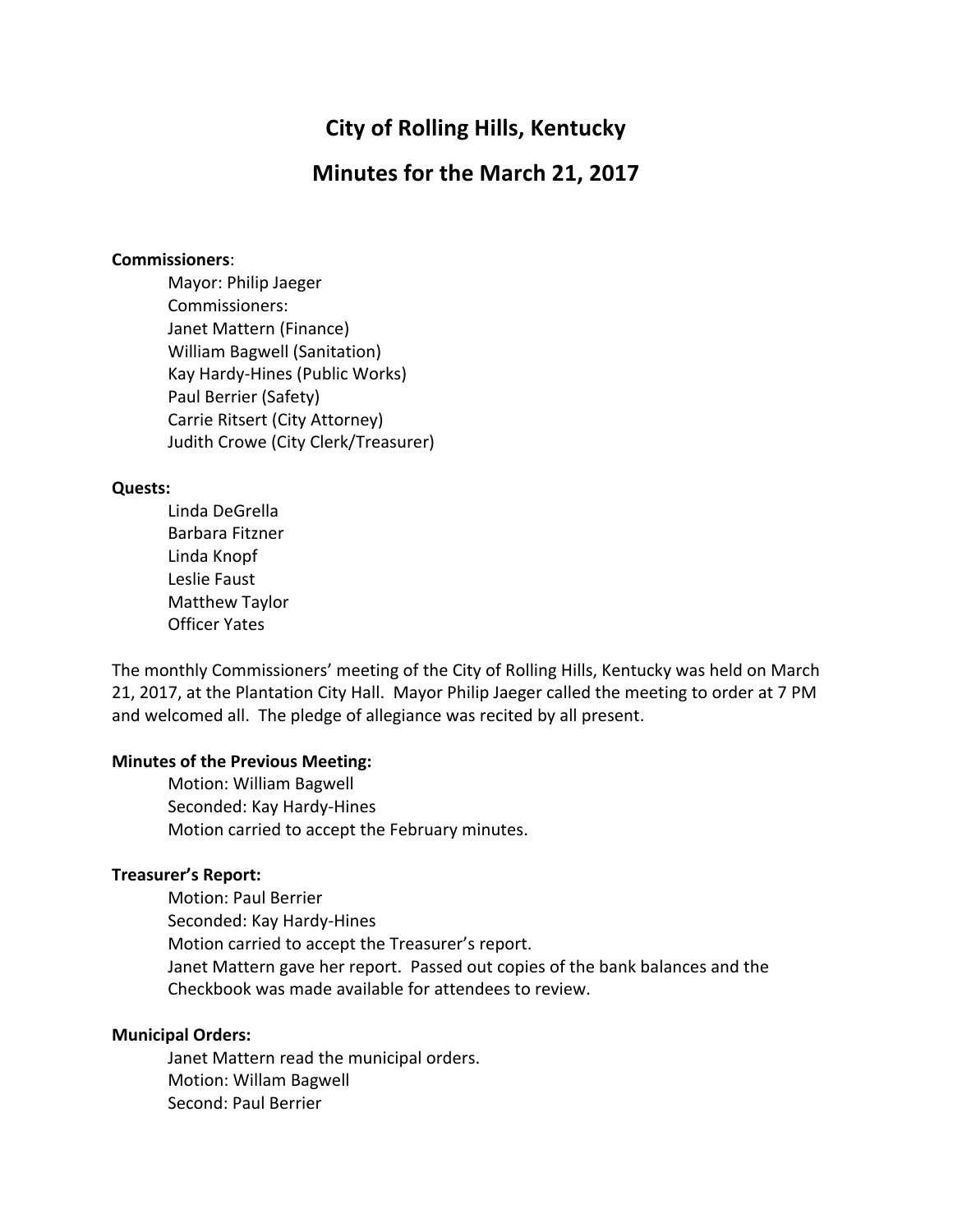Motion carried to accept the Municipal Orders

Janet talked with the auditors about taking our books off of Quickbooks. Their fee has gone from \$26.95 to \$30.00 per month. Judy stated to Janet that she cannot get into Quickbooks to reconcile the bank statements. The auditors stated that the would charge \$130.00 per hour to adjust the books. They could not do this until after tax season is over.

Janet stated that Carrie had given her the information to invest some of the excess money into investment accounts.

Janet requested that we need to get the current KLC Handbook and made a motion to purchase them at a fee of \$300.00 for all the copies. When you leave office, the books will become the property of the city.

Seconded: Kay Hardy-Hines

Motion carried by all for Janet to purchase KLC handbooks for the Mayor and Commissioners.

## **Open Forum:**

.

Officer Yates from the City of Meadowvale talked about providing our city with police service. They would charge us \$30.00 per hour for patrolling and \$35 per hour if they would have to attend court. They currently patrol Worthington Hills and Meadowvale. Since they are connected to us, they thought that maybe we would like to use their service. Linda Knopf made a statement for some of the residents of the City to ask for Officer Betts to be released from his position. Some had a run in with him and they felt that he was not very professional. 

Matt Taylor ask about why the city charged the \$200.00 rental fee and what the money is used for. It was explained that it covers the roads in the winter, cutting of the grass in common areas and the police patrol.

Leslie Faust stated that there is a lot of debris around the city, tree limbs and misc. trash. Ask if a letter could be sent to the shopping center owners, stating that they need to keep the grounds clean and if not they would be cited. She stated that fines need to be issued for the trash. Fines also need to be issued to the businesses for the messes around their immediate areas.

Linda DeGrella also stated that liter is a major problem in the city. Shopping carts are in the lawns at the apartments. The curb on the right of Goose Creek needs to be adjusted, as you have to swing wide to get out of the parking lot.

## **City Attorney:**

Carrie asked about the delinquent property taxes and the rental fee properties that need to pay. She asked the city clerk to provide a new list of them and liens will be filed upon receipt of the list. Judy stated that there were two property taxes not paid and she would update the rental list and send them to her.

Carrie asked about the business license that have not been paid and there is only one business license which is the Metro PCS.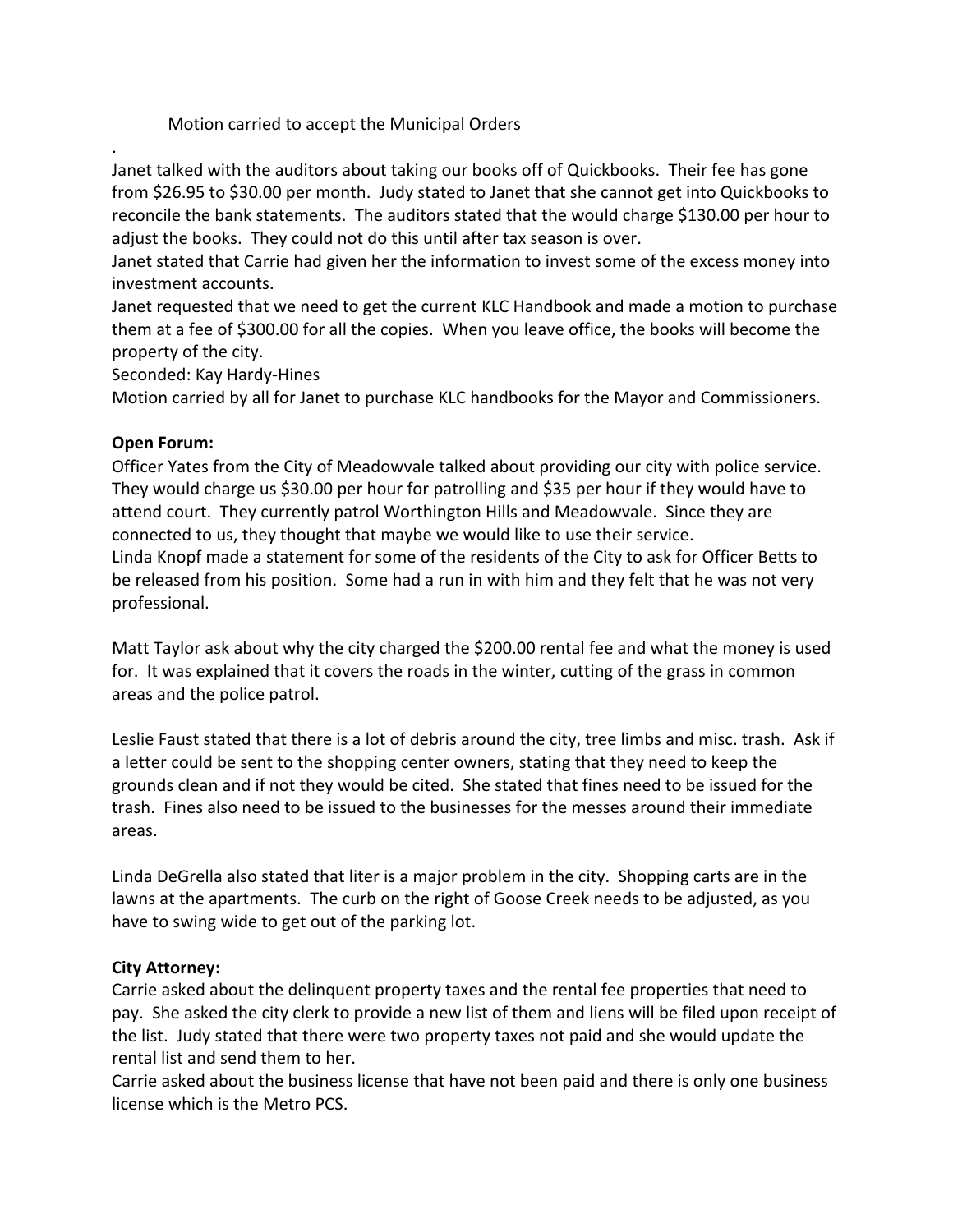She also stated that the shopping center owners need to be billed for a business and asked if the bills were sent out.

Carrie asked Judy if she got in touch with the Department of Archives. She stated that she would send them an email to contact us.

# **Sanitation:**

William Bagwell gave his report. A reminder that the contract will come due in July. He has asked them to keep our rates the same. He reminded that all cans need to be marked if they are used for yard waste and the lids need to be open.

# **Public Works:**

Kay Hardy-Hines stated that the lawn people came in and spent 4 hours to clean up the debris behind the shopping center. That it cost the city extra as it was not included in the contract. The lawn company came in and replaced all the mulch in the common areas. Kay suggested that since we had a mild winter, if some of the money left over, if it could be used to finish Four (4) handicapped ramps on the sidewalks. Kaufman quoted her \$1500.00 for each ramp and two of them are on Tangley.

Janet Mattern made a motion to spend \$6000.00 for the four ramps.

William Bagwell seconded.

Motion carried to have Four (4) handicapped ramps put in.

Kay also suggested to take some of the snow money and clean up the roundabout area at Langdon and Aylesbury.

Since the trucks are doing a lot of damaged to the entrance, we need to post signs at the back of the shopping center that get deliveries that the trucks need to use the Goose Creek entrance and come down the back of the shopping center.

# **Safety:**

Paul Berrier stated that the trucks are doing a lot of damage to the concrete around the city's entrance. They have mowed down the stop sign, so he suggested that one be place on both sides of the street behind the Dollar Tree.

Paul passed out the bids to have the signs replaced. He suggested that the be looked over and make a decision at the next meeting. Kay stated that the street signs are hers and the stop and other signage signs are safety's.

Paul has increased the patrol and the abandoned vehicles that were in the back of the shopping center have been removed.

# **Old Business:**

There will be extra patrol by the Metro Police and maybe this will help with some of the graffiti going on.

2840 Goose Creek Road, look at the building and there is a lot of work that needs to be done to it. Maybe the city could request that the owner drop the price since it is in need of a lot of work.